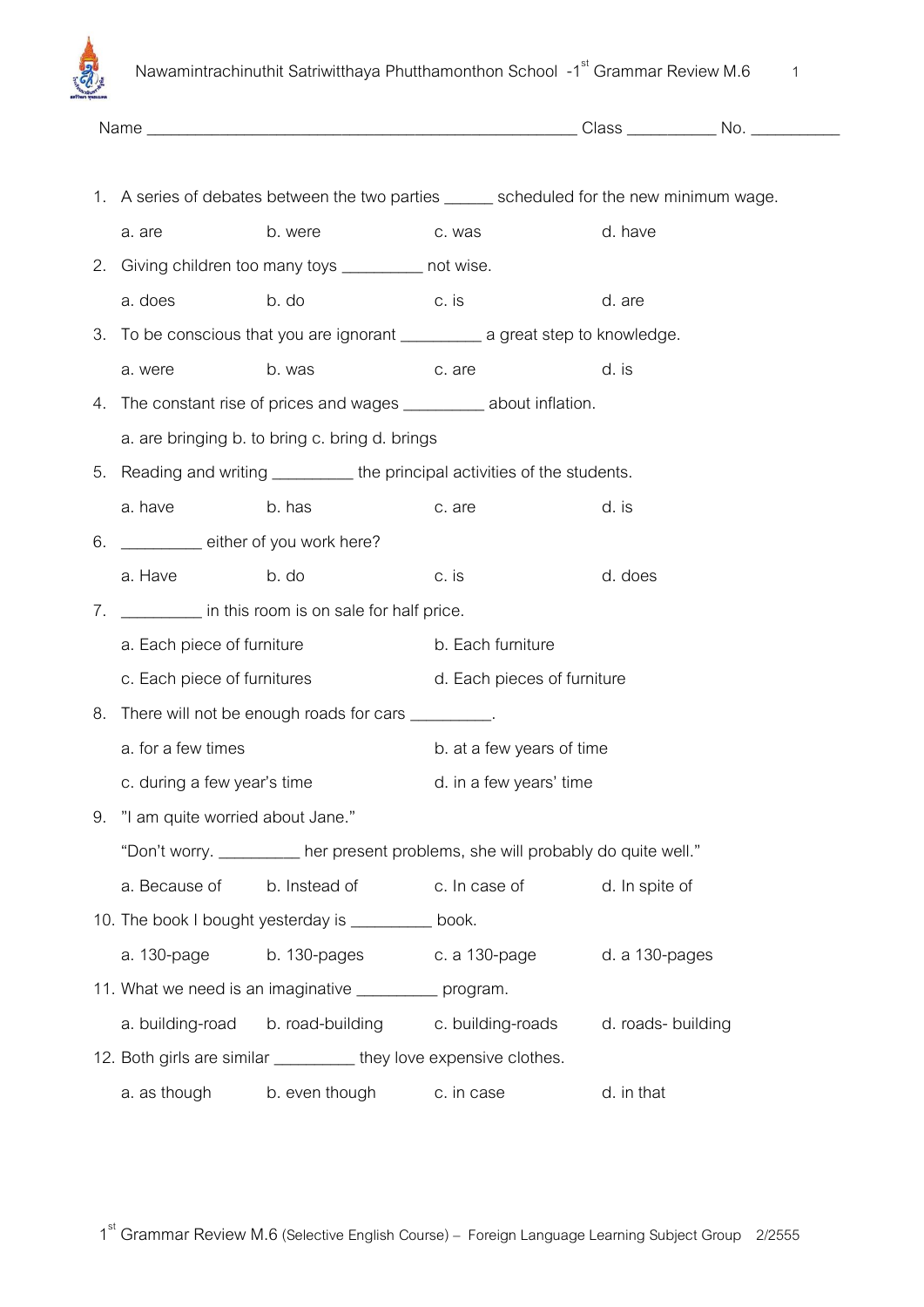

|                                            | 13. All of the people at the conference are _________.                  |                                     |  |              |
|--------------------------------------------|-------------------------------------------------------------------------|-------------------------------------|--|--------------|
| a. mathematic teachers                     |                                                                         | b. mathematics teachers             |  |              |
| c. mathematics teacher                     |                                                                         | d. mathematic's teachers            |  |              |
|                                            | 14. How my little sister wishes she______________ a sky diver!.         |                                     |  |              |
| a. was                                     | b. were                                                                 | c. is d. are                        |  |              |
|                                            | 15. What should we do about this problem? "It is advisable _________."  |                                     |  |              |
|                                            | a. that to adopt a drastic measure b. that a drastic measure is adopted |                                     |  |              |
|                                            | c. that a drastic measure be adopted d. a drastic measure to be adopted |                                     |  |              |
|                                            | 16. They have requested that I ___________ it immediately.              |                                     |  |              |
| a. signed the contract and return          |                                                                         | b. sign the contract and return     |  |              |
|                                            | c. sign the contract and returned                                       | d. signed the contract and returned |  |              |
| 17. I preferred that she _________ here.   |                                                                         |                                     |  |              |
| a. stayed                                  | b. had stayed c. staying                                                |                                     |  | d. stay      |
|                                            | 18. "Shall I do it now?" "I'd rather you ___________ it tomorrow."      |                                     |  |              |
| a. do                                      | b. did                                                                  | c. will do                          |  | d. should do |
| 19. I will recommend ____ to the director. |                                                                         |                                     |  |              |
| a. the student to speak                    |                                                                         | b. that the student speaks          |  |              |
| c. that the student speak                  |                                                                         | d. that the student speaking        |  |              |
|                                            | 20. We ___________ in time if we had started 5 minutes earlier.         |                                     |  |              |
|                                            | a. would be b. would have been c. would had been d. were                |                                     |  |              |
| 21. _____________ an eye operation.        |                                                                         |                                     |  |              |
| a. He is necessary to have                 |                                                                         | b. It is necessary that he have     |  |              |
| c. It is necessary that he has             |                                                                         | d. It is necessary for him having   |  |              |
| 22. 18. I'd rather ____ here than leave.   |                                                                         |                                     |  |              |
| a. stay                                    | b. staying                                                              | c. to stay                          |  | d. stayed    |
|                                            | 23. It is imperative that this letter ____ immediately.                 |                                     |  |              |
| a. were sent                               | b. sent                                                                 | c. be sent                          |  | d. send      |
|                                            | 24. ____________ of us live to one hundred, unfortunately.              |                                     |  |              |
| a. Few                                     | b. A few                                                                | c. Little d.                        |  | A little     |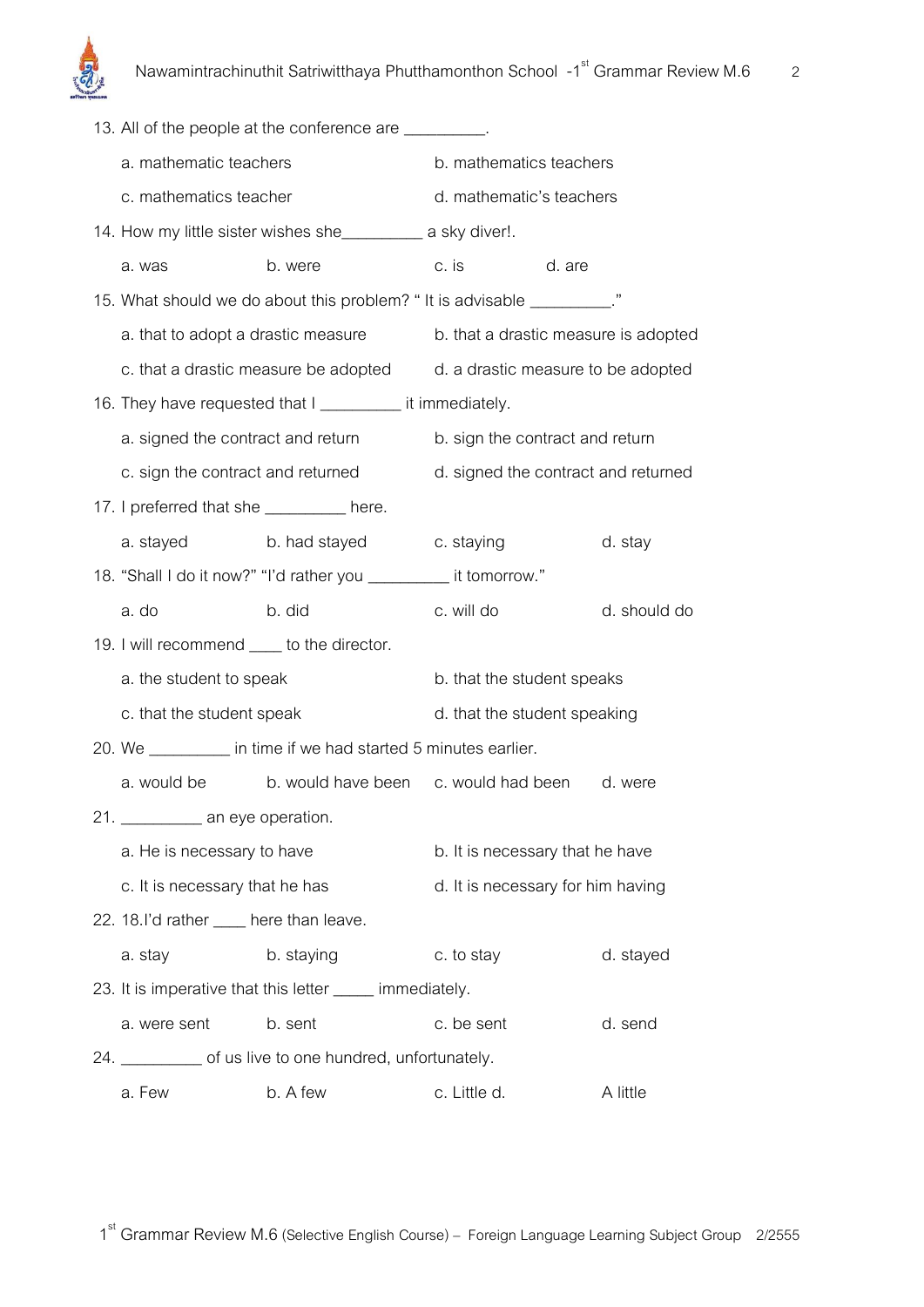

|                                                 |                                                                          | 25. He finished the sandwich and then ordered _________.       |                                                                                    |                                                                                                        |  |
|-------------------------------------------------|--------------------------------------------------------------------------|----------------------------------------------------------------|------------------------------------------------------------------------------------|--------------------------------------------------------------------------------------------------------|--|
|                                                 |                                                                          | a. another b. the other c. others                              |                                                                                    | d. the others                                                                                          |  |
|                                                 |                                                                          |                                                                |                                                                                    | 26. I arrived after the accident happened, so I am afraid I can give you _______ information about it. |  |
|                                                 |                                                                          |                                                                | a. very few b. only little c. only few d. very little                              |                                                                                                        |  |
|                                                 |                                                                          | 27. "Have you many books?" "Yes, I have _________."            |                                                                                    |                                                                                                        |  |
|                                                 |                                                                          |                                                                | a. a great amount b. a good many c. a good deal d. few                             |                                                                                                        |  |
|                                                 |                                                                          |                                                                |                                                                                    | 28. He has three sons studying in the States and ___________ of them are studying medicine.            |  |
|                                                 | a. either                                                                | b. neither                                                     | c. none                                                                            | d. all                                                                                                 |  |
|                                                 |                                                                          |                                                                | 29. There's ____________ sugar left in the kitchen. We can have some tea.          |                                                                                                        |  |
|                                                 | a. a few                                                                 | b. a little c. few                                             |                                                                                    | d. little                                                                                              |  |
|                                                 |                                                                          |                                                                | 30. 20. In the class, there are two clever boys, ________ might get a scholarship. |                                                                                                        |  |
|                                                 |                                                                          |                                                                | a. both of them b. either of whom c. either of them d. they both                   |                                                                                                        |  |
|                                                 |                                                                          | 31. Anything Michael __________ needs_________ very carefully. |                                                                                    |                                                                                                        |  |
|                                                 |                                                                          | a. to say / to be considered                                   | b. to say / considering                                                            |                                                                                                        |  |
|                                                 |                                                                          | c. says / to be considered d. says / to consider               |                                                                                    |                                                                                                        |  |
| 32. Paul must _________ when he heard the news. |                                                                          |                                                                |                                                                                    |                                                                                                        |  |
|                                                 | a. have disappointed                                                     |                                                                | b. have been disappointed                                                          |                                                                                                        |  |
|                                                 | c. be disappointed                                                       |                                                                | d. have been disappointing                                                         |                                                                                                        |  |
|                                                 |                                                                          | 33. You ___________ tired after the party was over.            |                                                                                    |                                                                                                        |  |
|                                                 |                                                                          |                                                                | a. must have felt b. must feel c. might feel d. had to feel                        |                                                                                                        |  |
|                                                 |                                                                          | 34. On arrival, they realized that they _________.             |                                                                                    |                                                                                                        |  |
|                                                 | a. needn't have gone                                                     |                                                                | b. mustn't have gone                                                               |                                                                                                        |  |
|                                                 | c. didn't need to go                                                     |                                                                | d. needn't to have gone                                                            |                                                                                                        |  |
|                                                 |                                                                          | 35. This house looks very shabby. It needs ________.           |                                                                                    |                                                                                                        |  |
|                                                 | a. to be repainting                                                      |                                                                | b. to be repainted                                                                 |                                                                                                        |  |
|                                                 | c. to repaint                                                            |                                                                | d. repainted                                                                       |                                                                                                        |  |
|                                                 | 36. Bill didn't come to his eight o'clock class yesterday. He _________. |                                                                |                                                                                    |                                                                                                        |  |
|                                                 | a. must be oversleeping                                                  |                                                                | b. must oversleep                                                                  |                                                                                                        |  |
|                                                 | c. must had overslept                                                    |                                                                | d. must have overslept                                                             |                                                                                                        |  |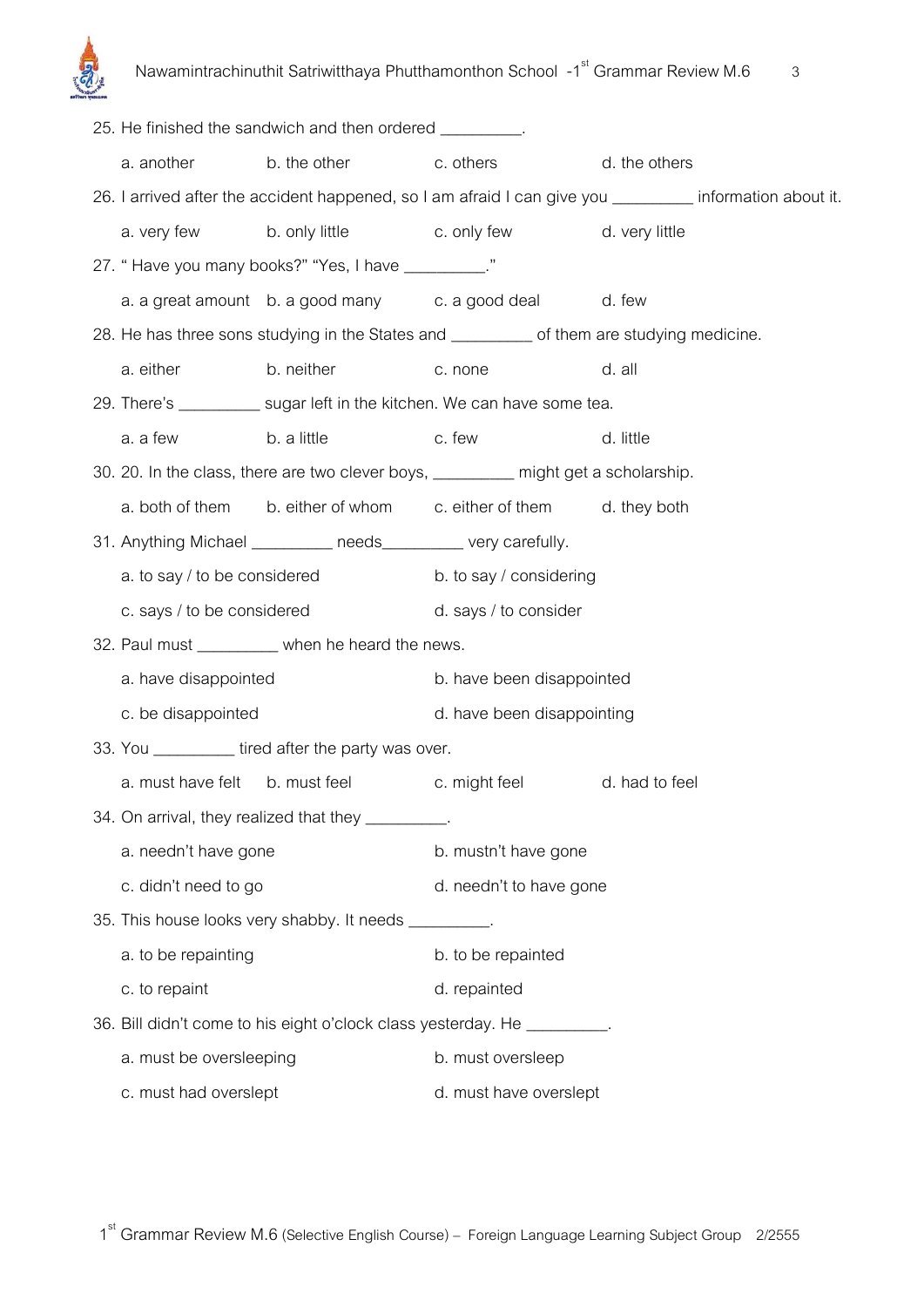|                                                               |                                         | 37. Never have I experienced _________ before.           |                                                                             |              |
|---------------------------------------------------------------|-----------------------------------------|----------------------------------------------------------|-----------------------------------------------------------------------------|--------------|
|                                                               | a.such hot weather                      |                                                          | b. such a hot weather                                                       |              |
|                                                               | c. a such hot weather                   |                                                          | d. so hot weather                                                           |              |
|                                                               | 38. ____________ anything from anybody. |                                                          |                                                                             |              |
|                                                               | a. Seldom does he borrow                |                                                          | b. Seldom is he borrow                                                      |              |
|                                                               | c. Does he borrow                       |                                                          | d. He does borrow                                                           |              |
|                                                               |                                         | 39. Hardly ___________ speaking when the door opened.    |                                                                             |              |
|                                                               |                                         |                                                          | a. I finished b. would I finish c. I had finished d. Had I finished         |              |
|                                                               |                                         | 40. Would you mind ____________ your class?              |                                                                             |              |
|                                                               |                                         |                                                          | a. my observe b. me observing c. my observing d. me to observe              |              |
|                                                               |                                         |                                                          | 41. It is __________ how ___________ small girl can make so much noise.     |              |
|                                                               | a. surprised -such a                    |                                                          | b. surprising - such a                                                      |              |
|                                                               | c. surprising -so                       |                                                          | d. surprising – such                                                        |              |
|                                                               | 42. Do something for me, _________?     |                                                          |                                                                             |              |
|                                                               | a. shall we b. don't we                 |                                                          | c. will you                                                                 | d. don't you |
| 43. No sooner __________ my driving license than I was fined. |                                         |                                                          |                                                                             |              |
|                                                               |                                         |                                                          | a. I got b. I had got c. had I got d. I did get                             |              |
|                                                               |                                         | 44. __________ he studied harder, he __________.         |                                                                             |              |
|                                                               | a. If --- would have passed             |                                                          | b. Had ---would not have failed                                             |              |
|                                                               | c. Were ---- would have passed          |                                                          | d. Had ---would not have fallen                                             |              |
|                                                               |                                         |                                                          | 45. We have found a man _________ we think will be able to do the job.      |              |
|                                                               | a. whose                                | b. whom                                                  | c. which                                                                    | d. who       |
|                                                               |                                         | 46. Is the building __________ they work a pleasant one? |                                                                             |              |
|                                                               |                                         | a. in which b. in where c. in that                       |                                                                             | d. which     |
|                                                               |                                         | 47. She asked me _________ when she called.              |                                                                             |              |
|                                                               | a. what I was doing                     |                                                          | b. what was I doing                                                         |              |
|                                                               | c. what I did                           |                                                          | d. I was doing what                                                         |              |
|                                                               |                                         |                                                          | 48. "Which book did you read?" "I read the _________ book________ you did." |              |
|                                                               |                                         |                                                          | a. only ---that b. same---that c. only---which d. same---which              |              |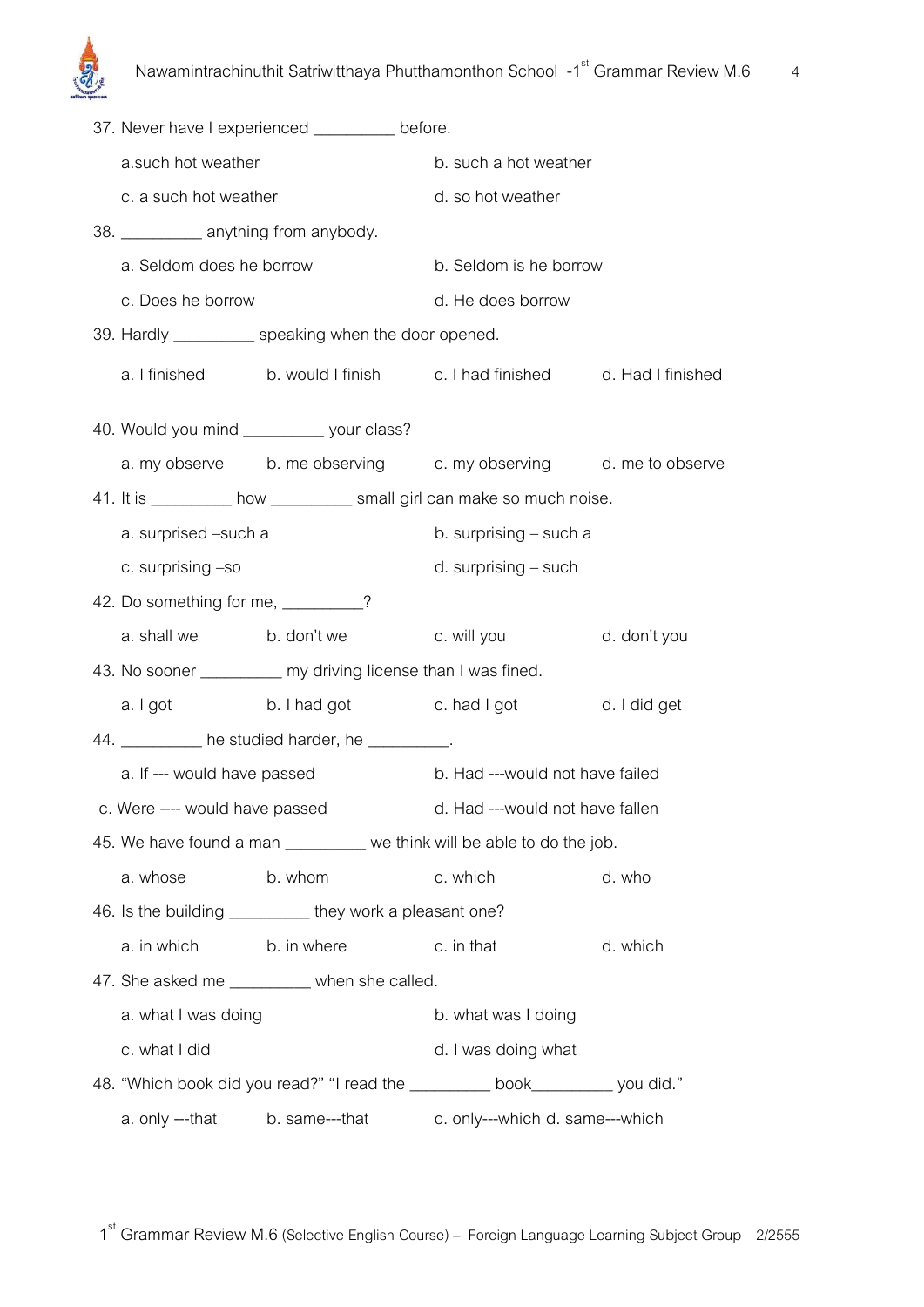

|                                                                                          |                                                                 | 49. " stream break the rules will be punished." "That's understandable."         |                                                                                                |  |
|------------------------------------------------------------------------------------------|-----------------------------------------------------------------|----------------------------------------------------------------------------------|------------------------------------------------------------------------------------------------|--|
| a. Whoever b. Anyone                                                                     |                                                                 | c. Who                                                                           | d. No one                                                                                      |  |
|                                                                                          |                                                                 |                                                                                  | 50. The students publish a newspaper every month, __________ cartoons that are both clever and |  |
| amusing.                                                                                 |                                                                 |                                                                                  |                                                                                                |  |
| a.so                                                                                     | b. with                                                         | c. when                                                                          | d. because                                                                                     |  |
| 51. To get home early, __________.                                                       |                                                                 |                                                                                  |                                                                                                |  |
| a. we taken the taxi                                                                     |                                                                 | b. the taxi was took                                                             |                                                                                                |  |
| c. we took the taxi                                                                      |                                                                 | d. the taxi was taken                                                            |                                                                                                |  |
|                                                                                          |                                                                 | 52. He was asked by the reporters ________ he wanted to go into politics.        |                                                                                                |  |
| a. where                                                                                 | b. what                                                         | c. whether                                                                       | d. that                                                                                        |  |
|                                                                                          | 53. It is ___________ they want to punish, not you.             |                                                                                  |                                                                                                |  |
| a.l                                                                                      | b. me                                                           | c. mine                                                                          | d. our                                                                                         |  |
|                                                                                          |                                                                 | 54. The train was __________ two hours and that was _________ to the passengers. |                                                                                                |  |
| a. delaying-annoyed                                                                      |                                                                 | b. delayed-annoyed                                                               |                                                                                                |  |
| c. delaying-annoying                                                                     |                                                                 | d. delayed-annoying                                                              |                                                                                                |  |
| 55. I told her that her son ______________ any homework since the first day of the term. |                                                                 |                                                                                  |                                                                                                |  |
|                                                                                          | a. has not done b. do not do                                    | c. didn't do                                                                     | d. hadn't done                                                                                 |  |
|                                                                                          | 56. Marry _____________ Richard once she gets to know him.      |                                                                                  |                                                                                                |  |
| a. will like                                                                             | b. likes                                                        | c. is like                                                                       | d. would like                                                                                  |  |
|                                                                                          |                                                                 | 57. What __________ to his friend__________ him from carrying on his jobs?       |                                                                                                |  |
| a. happened-discouraged                                                                  |                                                                 | b. happened-discouraging<br>c. was happened—discouraged d. happens—discourage    |                                                                                                |  |
|                                                                                          |                                                                 |                                                                                  |                                                                                                |  |
|                                                                                          | 58. Until he was appointed Prime Minister, _________.           |                                                                                  |                                                                                                |  |
| a. he was been a judge                                                                   |                                                                 | b. he has been a judge                                                           |                                                                                                |  |
| c. he was a judge                                                                        |                                                                 | d. he had been a judge                                                           |                                                                                                |  |
|                                                                                          | 59. I will lend you the book as soon as ____________ it myself. |                                                                                  |                                                                                                |  |
|                                                                                          | a. I will read b. I had read c. I read                          |                                                                                  | d. I have read                                                                                 |  |
|                                                                                          | 60. If only I ______________ a fairy godmother like Cinderella! |                                                                                  |                                                                                                |  |
| a. will have                                                                             | b. would have                                                   | c. have                                                                          | d. had                                                                                         |  |
| 61. The paper would not blow away if you _________ the paper weight on them.             |                                                                 |                                                                                  |                                                                                                |  |
| a. lay                                                                                   | b. layed                                                        | c. lied                                                                          | d. laid                                                                                        |  |